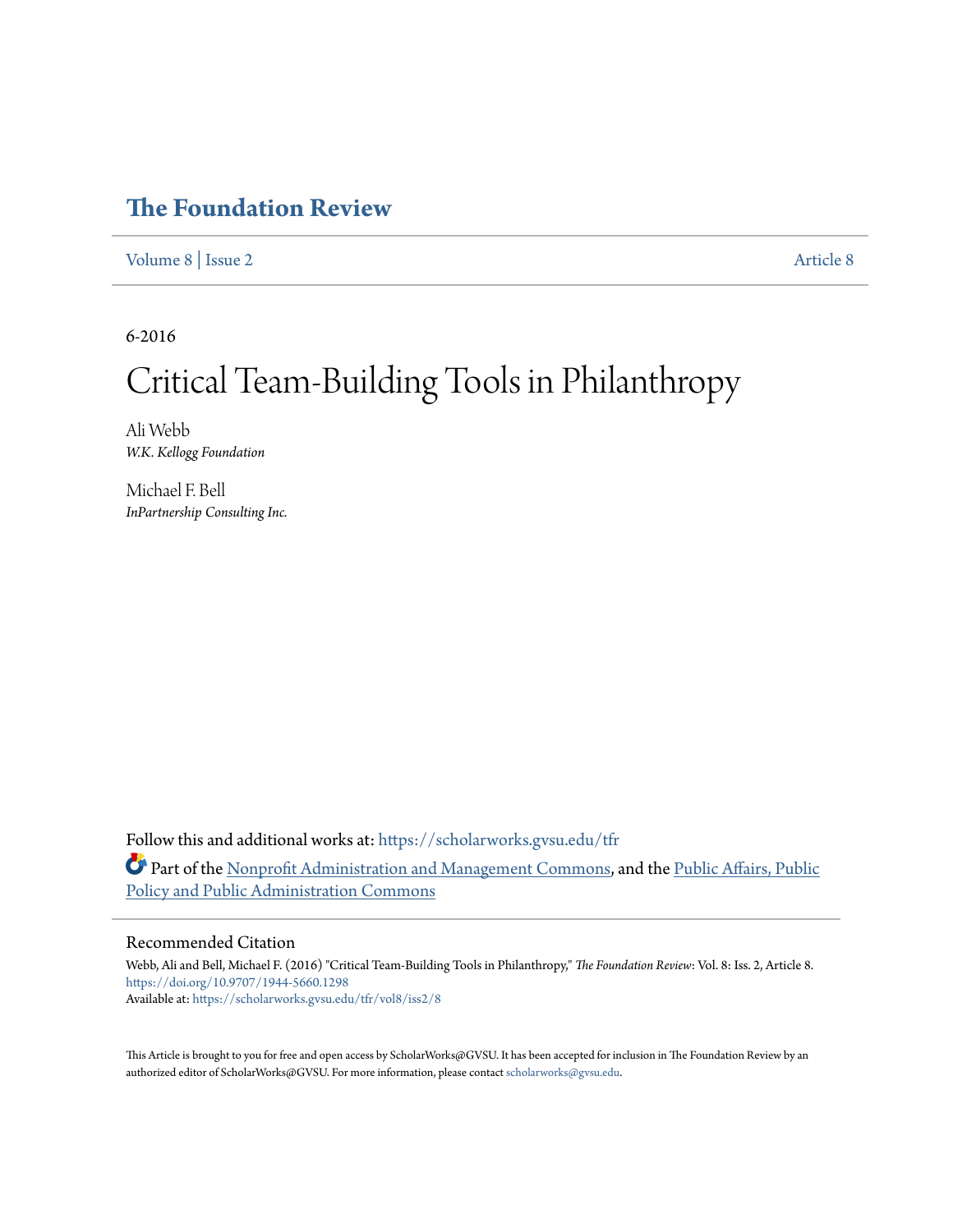# Critical Team-Building Tools in Philanthropy

*Ali Webb, Ph.D., W.K. Kellogg Foundation, and Michael Bell, B.A., InPartnership Consulting*

*Keywords: Team-building, collaboration, feedback, communication tools*

#### *Key Points*

- Using the experience of a team at a large, U.S.-based foundation over a four-year period, this article examines four essential tools for cultivating high-performing teams in the philanthropic sector.
- The tools are giving and receiving feedback, the art of appreciations, organizing meetings to produce accountability, and assessing team communication styles, all applied with a racial equity lens. Use of these tools resulted in a more cohesive team that performed well when buffeted by changing priorities and substantial global problems.
- The tools are likely applicable in every sector. But when used by foundations where large-scale social issues are the crux of the work, the resulting high-performing teams are most likely better equipped to confront concerns vital to philanthropy.

#### Introduction

Philanthropy, like many other sectors, organizes its workers into teams. In a highly networked and interdependent world, individual actors will not find solutions to intergenerational and intractable problems. Any lone grantmaker likely lacks the full knowledge to correctly identify the root cause of a problem, much less to figure out how to assemble the best solutions for tackling the challenge.

A team, according to Jon R. Katzenbach and Douglas K. Smith (1993), is "a small number of people with complementary skills who are committed to a common purpose, set of performance goals, and approach for which they hold themselves mutually accountable" (p. 112). Teams are a fundamental way people organize

to successfully tackle work. We think better together than we do apart.

Building effective teams in the philanthropic sector should be an easy task. Where else are there so many extraordinarily passionate, well-educated people, motivated and willing to apply their expertise to making the world a better place?

Unfortunately, the structure of the sector creates a significant barrier to highly effective teams. With only the organization's vision and mission as a guide and without a measurable bottom line – like the profit measure in the corporate sector – teams within foundations struggle to row in the same direction (Drucker, 1990). The predisposition to organize into silos impedes collaboration and knowledge sharing among colleagues. Team members often become confused about the foundation's role in the change process, mistaking grantmaking for an end goal rather than an input to achieving enduring social change.

Using the experience of one team in a large U.S. based foundation over a four-year period, this article examines four essential tools for cultivating high-performing teams in the philanthropic sector. The tools discussed are giving and receiving feedback, the art of appreciations, organizing meetings to produce accountability, and assessing team communication styles, all applied with a racial equity lens.

By no means was this an exhaustive list of effective team-building practices. However, when applied with focus, rigor, and sufficient investment of time for teams to learn and practice new habits together, these tools resulted in a more cohesive team that performed well when buffeted by changing priorities and substantial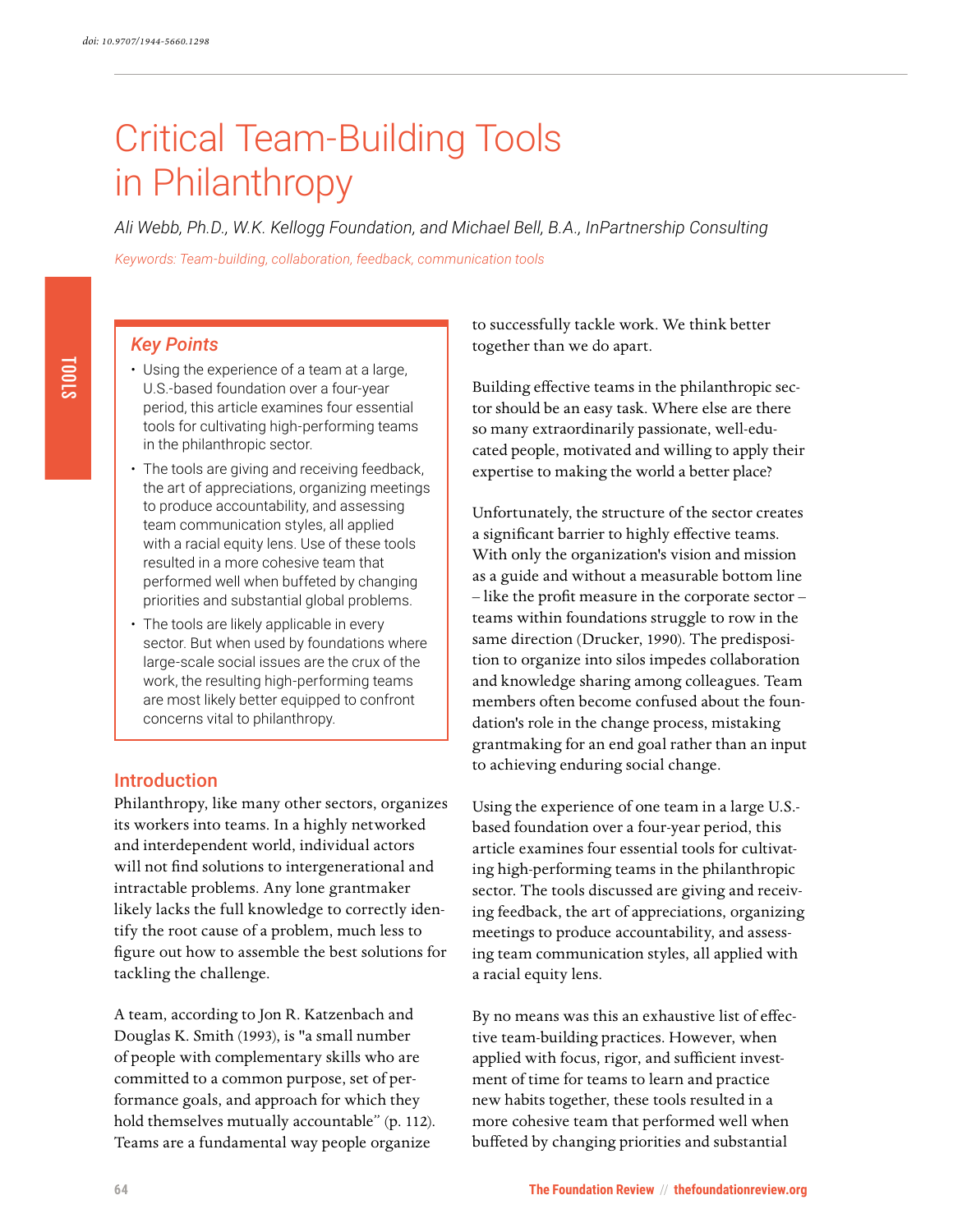global problems. The enumerated tools are likely applicable in every sector. But when assembled and practiced in foundations, where large-scale social issues like poverty alleviation are the crux of the work, the resulting high-performing teams are most likely better equipped to confront concerns vital to the philanthropic sector.

#### Building an Effective Team

In 2008, the W.K. Kellogg Foundation began concentrating up to two-thirds of its grantmaking resources in several priority places, including Michigan, Mississippi, New Mexico, and New Orleans. Internationally, it worked in microregions in Haiti and Mexico. By focusing a majority of annual grantmaking to a limited number of geographic locations, in full partnership with communities and over an extended period, the foundation hoped to create lasting change for children and their families in those places.

In 2010, the Kellogg Foundation created a new place-team structure by assembling a diverse group of staff from existing teams in the foundation to form three new teams, focused on improving conditions for vulnerable children. Separate teams were composed for Michigan, New Mexico, and a team for Mississippi, and New Orleans combined, joining an established Latin America team. Teams already existed for the foundation's national work in education, health, and family economic security, along with racial-equity and community-engagement teams. The focus of all the foundation's teams was the audacious vision of improving outcomes on behalf of vulnerable children.

The Michigan team was comprised of 14 racially diverse individuals with impressive academic credentials, deep content knowledge, and organizational skills. However, this group of foundation staff had not worked together before. The new team needed to learn how to work across a variety of differences - including but not limited to age, race, gender, and organizational role – in support of the foundation's deep commitment to racial equity. There were four geographic teams within the Michigan team (Battle Creek, Grand Rapids, Detroit, and statewide), which added to the complexity of functioning as one place team.

*The new team needed to learn how to work across a variety of di!erences – including but not limited to age, race, gender, and organizational role – in support of the foundation's deep commitment to racial equity.*

To help with team building, the Michigan team engaged InPartnership Consulting, an organizational development and strategic change firm with a strong practice of supporting philanthropic teams.

The process began with an assessment of how the team organized relationships, communicated within and across the foundation, and delivered on results. The first year's data painted a picture of a good team with a passion for making a difference on a range of issues. The initial report findings were summed up by one team member: "We're clear on the what; being clear on the HOW we're going to get to success is what we need now. We're tackling society's biggest issues in the hardest recession we've ever had, in the hardest-hit state!"

The assessment also revealed a tendency within the team to avoid conflict, due in part, to a "culture of niceness" (a self-description that the team considered to be a cultural norm in the Midwestern region where team members worked). Respondents also highlighted another trend: "[We don't] handle mistakes well"; "[we are] critical of errors." Interview feedback suggested that these tendencies had a corrosive effect on the team, reinforcing silos and undermining team success.

The team identified three key challenges:

1. too many meetings,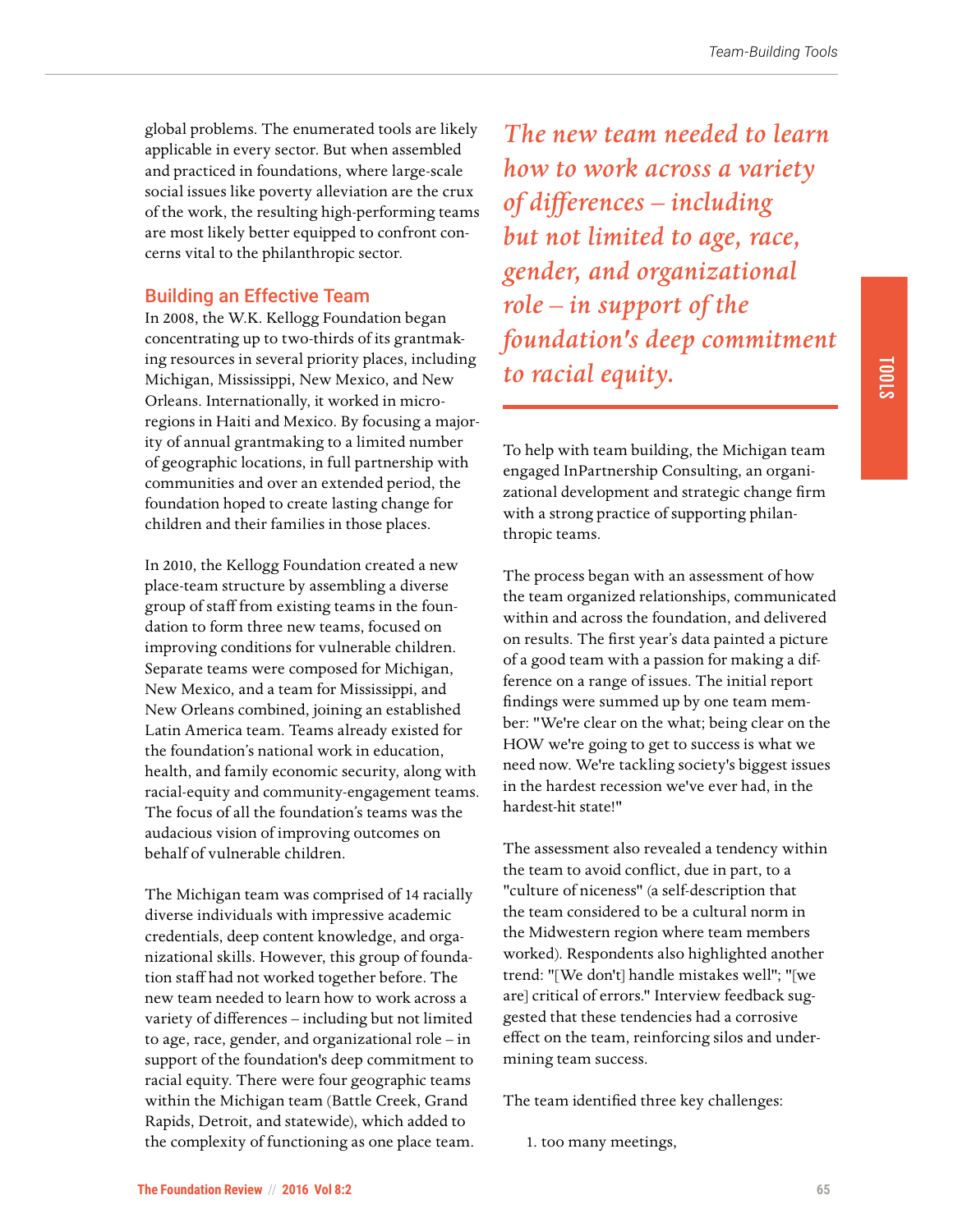*One key skill was developing a practice of giving and receiving feedback, which proved to be the most critical competency. The organization bene"ted when teammates were able to exchange honest and timely information about issues that prevent work from moving forward.*

- 2. too much time spent responding to urgent issues or crises, and
- 3. not enough time available to plan and build trusting relationships across the team.

In light of these findings, the team's leadership made – and stuck to – a decision that proved to be a core breakthrough for the team: In part to nurture and strengthen relationships, they decided to dedicate two full days every month for the team to strategize, plan, and learn new skills together.

The team members' reactions to this innovation ranged from skepticism to relief. InPartnership, meanwhile, saw an opportunity to support a good team's transformation into an aligned, collaborative, and trusting team focused on results. Between 2010 and 2014, the team added new members and lost others, bringing it to 21 members. For four years, 2010 to 2014, InPartnership administered an annual assessment to each team member to track the team's progress. Using the assessment data, the team was able to track its progress in applying several critical tools and make corrections as needed year to year.

#### Giving and Receiving Feedback

One key skill was developing a practice of giving and receiving feedback, which proved to be the

most critical competency. The organization benefited when teammates were able to exchange honest and timely information about issues that prevent work from moving forward.

If the feedback process was so valuable, why was it so hard to do well – or at all? A simple answer: The human brain appears hard-wired for protection from pain or discomfort. Criticism may be perceived as a threat, which triggers the primal "fight or flight" instinct – part of the "minimize danger, maximize reward" mechanism that neuroscientist Evian Gordon calls "the fundamental organizing principle of the brain" (as quoted in Rock, 2009, para. 5). When faced with feedback, a stress reaction complete with the release of the steroid hormone cortisol is not uncommon. As a result, hearing and sharing honest feedback among team members had somehow morphed into an expectation of the "gotcha" game. Given the brain's response to a perceived critic, practicing receiving feedback was as valuable as knowing how to give it. Engaging people in this highly sensitive area became a valuable tool for team development. The feedback tool was practiced in nine of 20 meetings from January 2011 to June 2014.

A first principle for giving feedback was that the person must be sure that the information will help the recipient be more successful. When feedback was framed as a tool for improving another's performance, the interaction was robbed of its ability to sting. Feedback needed to be planned in advance of its delivery. Nothing good for a team happened in the heat of the moment. Practicing developing a written plan for giving feedback proved crucial to the team's progress, because such introspection allowed the giver the opportunity to think deeply about the feedback's content and purpose.

Another critical element was asking permission to give feedback. "Is it a good time for me to give you some feedback?" may sound at first like an odd question. However, the act of asking permission allowed recipients to prepare for new information and, if needed, to arrange for an alternate time when they were more likely to be able to hear the information.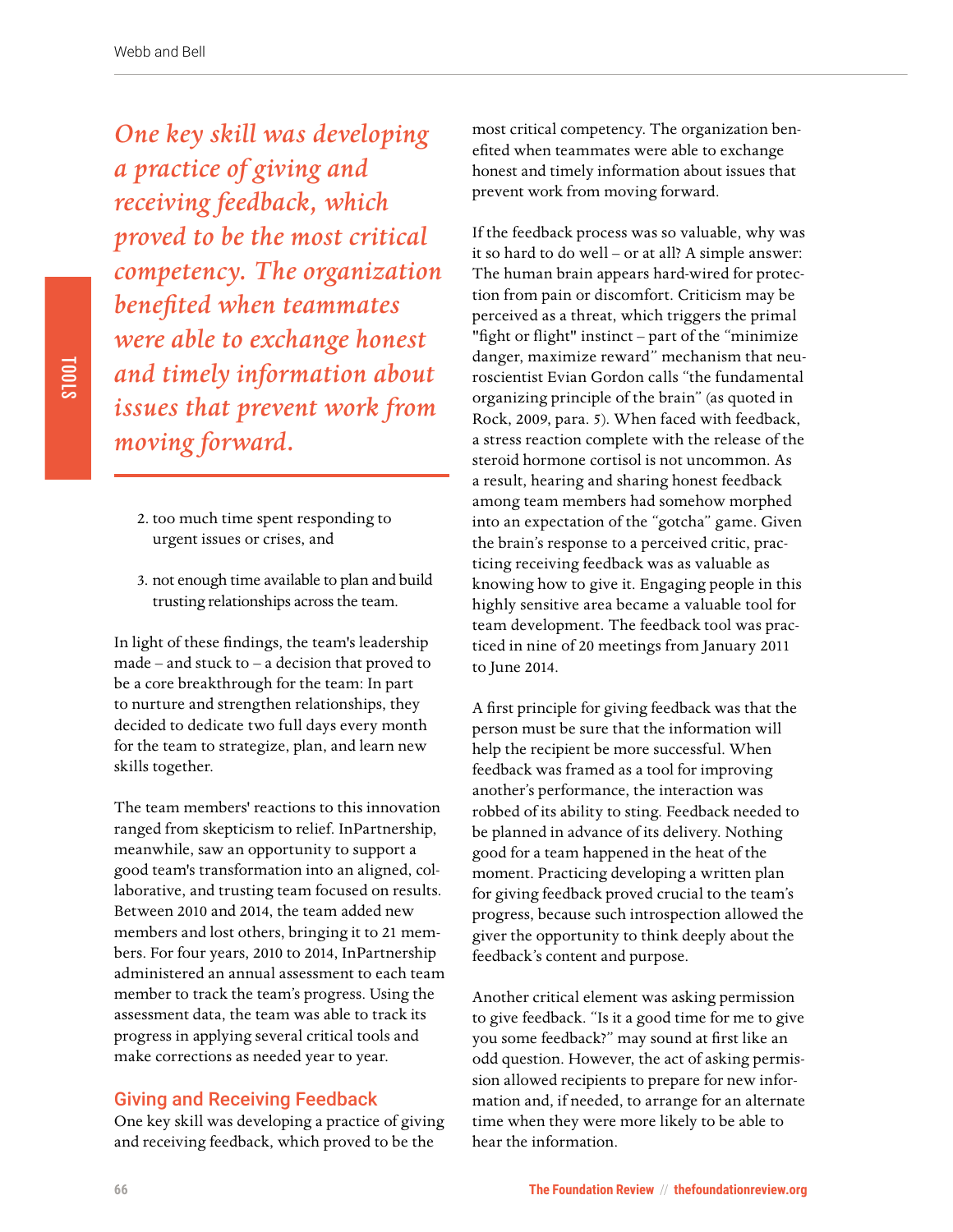A simple "thank you" was important to remember when receiving feedback. This courtesy acknowledged that one teammate cared enough about another's success to give a gift of feedback. Asking questions – for clarity or to improve understanding – was the next step. Receivers needed to make sure they deeply understood the feedback. Sometimes, those two steps were all that were needed for success.

When they first started practicing giving each other feedback, the groans were audible and the anxiety on colleagues' faces was plain. Filling out short forms to structure the feedback helped to relieve some of the pressure. InPartnership designed a structured feedback process where peers provided feedback to one another about their strengths and contributions to the work. (See Figure 1.) The intent was to provide positive, constructive information that allowed team members to improve their work and relationships.

Consistent feedback helped team members build trust. Regarding the practice, a teammate commented: "I thought I was going to die, but it wasn't bad. It was helpful."

In an assessment of growth in communication skills from 2011 to 2014, the team rated skills in giving and receiving feedback as having improved on a five-point scale, from lowest ratings of 3.1 and 3.8, respectively, to 3.5 and 4.1 in 2014. (See Figure 2.)

#### Appreciations

Practicing the powerful art of appreciation provides a balance to delivering feedback that may sometimes be perceived as negative. As noted by researchers Jack Zenger and Joseph Folkman (2013) in the *Harvard Business Review:* "Only positive feedback can motivate people to continue doing what they're doing well, and do it with more vigor, determination, and creativity" (para. 8).

In most meetings, applause becomes an automatic and perfunctory response signifying thanks. By contrast, when verbal appreciation was expressed for team members' contributions, it compelled givers to engage thoughtfully with

*A simple "thank you" was important to remember when receiving feedback. This courtesy acknowledged that one teammate cared enough about another's success to give a gift of feedback. Asking questions – for clarity or to improve understanding – was the next step. Receivers needed to make sure they deeply understood the feedback. Sometimes, those two steps were all that were needed for success.*

what they had heard or experienced. Effective appreciations were specific and directed at a single person.

The team practiced appreciations at every team meeting from January 2010 until June 2014, the period under review, and at every team meeting since. Members have begun to bring the practice to other foundation teams. Team members now regularly make time to appreciate each other. The first time they receive a verbal appreciation in front of a group individuals tend to be startled, but they quickly learn to enjoy and benefit from the praise.

#### Decision Action Log

Disorganized meetings that produce little action are the root cause of underperformance for many teams. According to the Mayo Clinic (2012), disorganized people are more likely to feel anxiety and stress, which can result in diminished mental and physical health. As a result, disorganized meetings may take a toll on the health of a team. Business consultant Audrey Thomas (2014) cited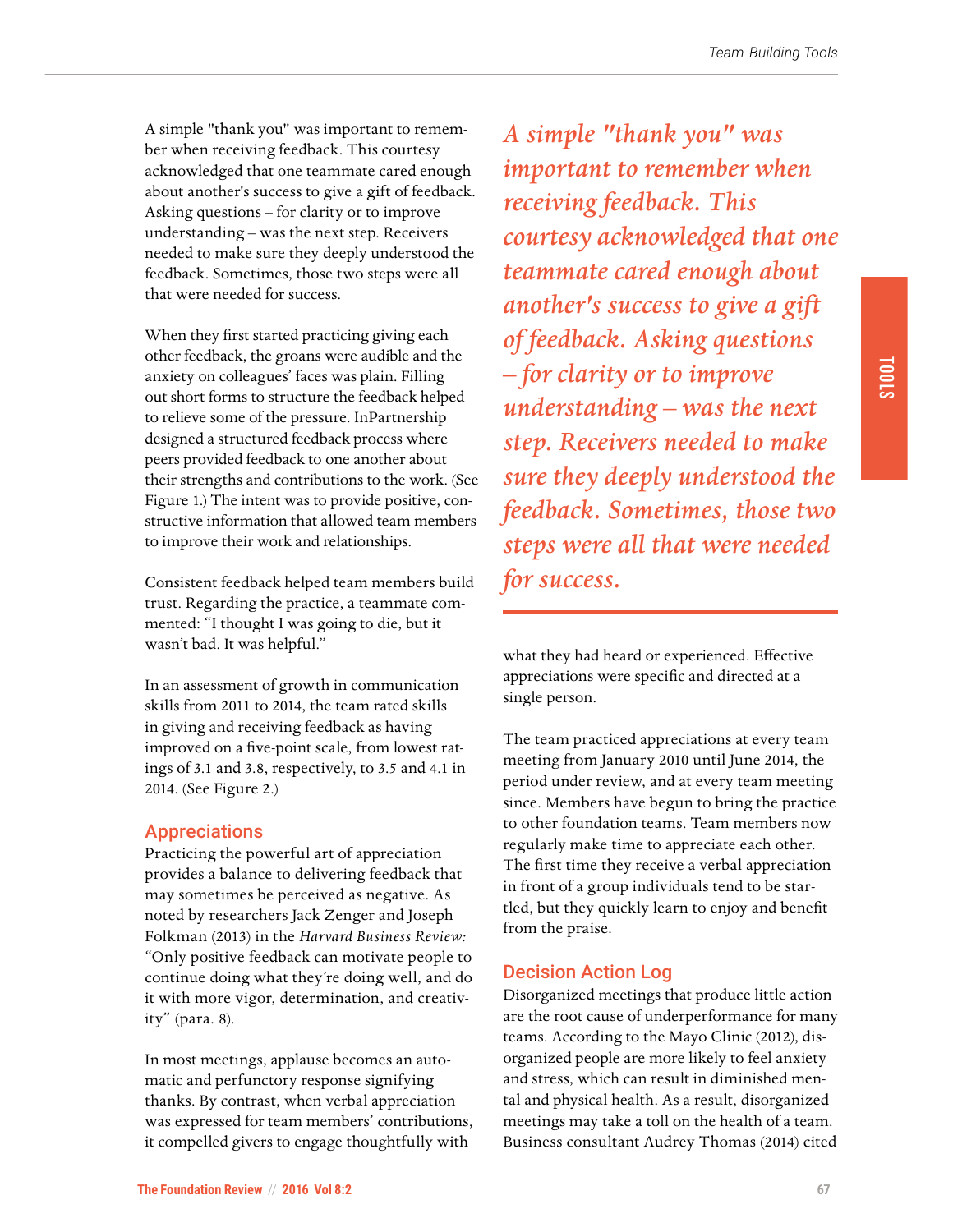#### **FIGURE 1** Sample Form to Structure Giving and Receiving of Feedback

|                       | <b>Michigan Team Feedback 2.0</b>                                                                                                                                                                                                                 |
|-----------------------|---------------------------------------------------------------------------------------------------------------------------------------------------------------------------------------------------------------------------------------------------|
|                       | <b>POP Your Conversation!</b>                                                                                                                                                                                                                     |
|                       | 1. What's my purpose in giving/receiving this feedback?<br>2. Is it the right purpose from my point of view?<br>3. Is it the right purpose from the other person's point of view?<br>4. Is my primary goal coaching, evaluation, or appreciation? |
| Ask                   |                                                                                                                                                                                                                                                   |
| back?                 | 1. What's one thing you see me doing (or failing to do) that holds me                                                                                                                                                                             |
|                       | <b>During the Conversation</b>                                                                                                                                                                                                                    |
|                       | 1. Spot the topic(s).                                                                                                                                                                                                                             |
|                       | 2. Stay on track.                                                                                                                                                                                                                                 |
|                       | • Ask: Are we are the same track? (If you are aware of more than<br>one topic, name the two topics and give each one a track.)<br>- Ask: What is the real topic here?                                                                             |
|                       | When You're the Recipient of Feedback                                                                                                                                                                                                             |
|                       | 1. In what ways is this feedback right?                                                                                                                                                                                                           |
|                       | 2. How do I get in my own way?                                                                                                                                                                                                                    |
|                       | 3. Where have I heard this before?                                                                                                                                                                                                                |
| <b>Move to Action</b> |                                                                                                                                                                                                                                                   |
|                       | 1. Determine one small step (action) you could try to see if the advice is                                                                                                                                                                        |
| useful.               |                                                                                                                                                                                                                                                   |
|                       | 2. Agree on a time by when you will take the step.                                                                                                                                                                                                |
|                       | 3. Identify a time to check in and determine if the feedback and actions<br>taken have improved conditions for both of you, or if more<br>conversation is needed.                                                                                 |
|                       |                                                                                                                                                                                                                                                   |

**FIGURE 2** Communication Effectiveness on a Five-Point Scale, 2011-2014

(Stone & Heen, 2014)



### **Communication Effectiveness Ratings**

**Contractorship**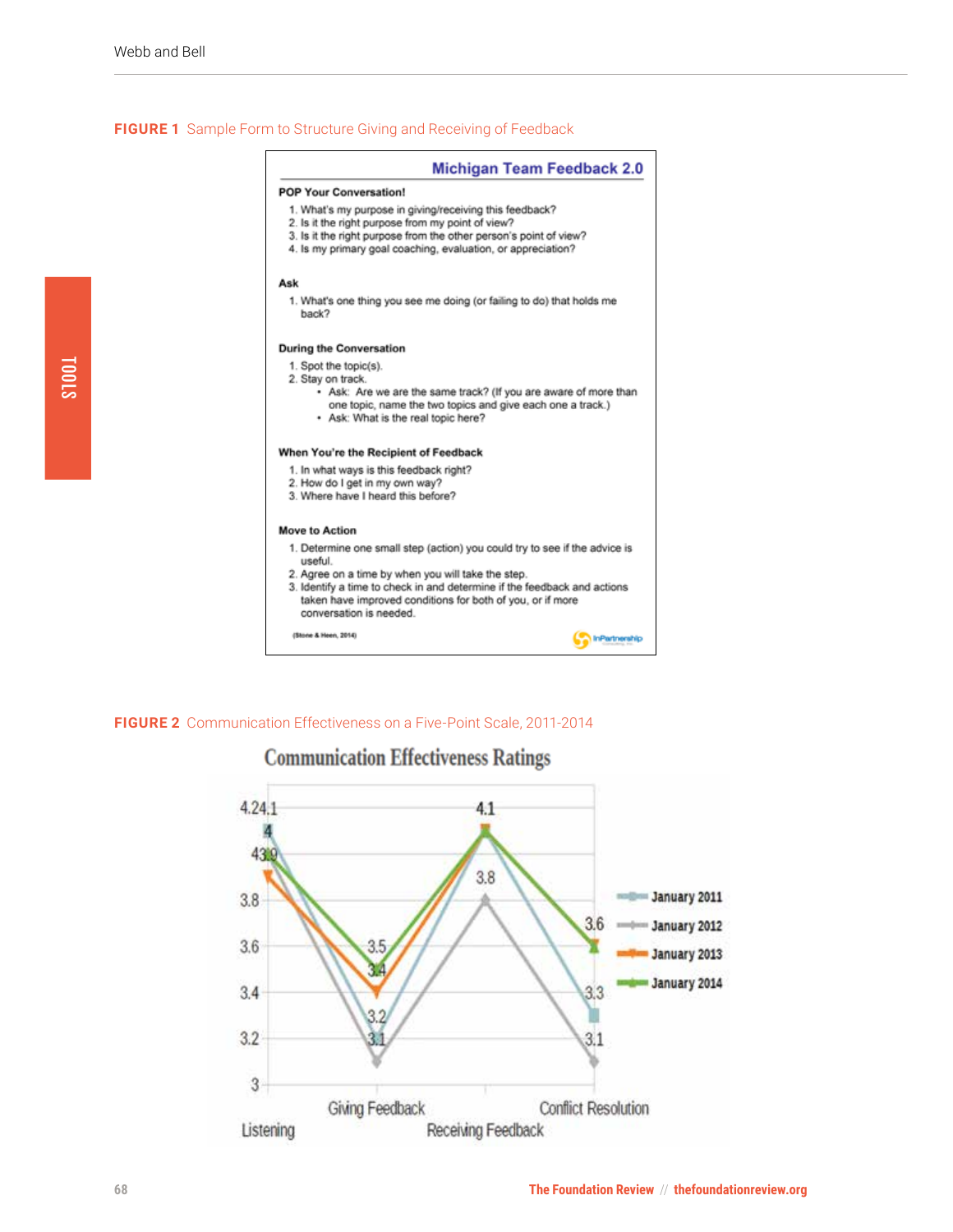"inability to make decisions" (para. 8) among the root causes of disorganization reported by her clients.

One tool to combat disorganization was the Decision Action Log (DAL): a simple chart of what action must be taken, who will take it, and by when it must be completed. When used consistently and correctly, the DAL was a powerful tool of accountability and facilitated team agreements around moving work forward.

In this practice, a team member was assigned to note decisions made by the team during a meeting on a large flip chart that everyone could read; this created a clear record. At the end of the meeting, detailed review of the DAL ensured that the entire team understood all items discussed and agreed upon. Checking the previous DAL at the beginning of the next meeting reinforced a culture of accountability, and helped create more useful and efficient meeting agendas.

The DAL was introduced at the inception of the new team and was practiced at all 20 team meetings from 2011 until 2014. Using this tool well proved harder than the team imagined, however. In reviewing the previous DAL at the next meeting, the team asked questions like, "Does anyone remember what that task was?" During the review of items, another challenge was to not use meeting time to start working on an item – an easy habit to fall into – but instead to check for completion and to assign a new deadline if the task had not been completed. Use of the DAL has now spread across many Kellogg Foundation teams, improving colleagues' accountability to one another and making meetings more productive and valuable.

#### Mapping Interpersonal Style

No one would start a journey to an unknown destination without a map. Why, then, would an organization undertake to build a team without first developing an understanding of its members?

Individuals bring their preconceptions of others into any team environment. As Brenda J. Allen (2004) discusses in *Di!erence Matters: Communicating Social Identity,* "when we interact

*... a team member was assigned to note decisions made by the team during a meeting on a large flip chart that everyone could read; this created a clear record. At the end of the meeting, detailed review of the DAL ensured that the entire team understood all items discussed and agreed upon. Checking the previous DAL at the beginning of the next meeting reinforced a culture of accountability, and helped create more useful and efficient meeting agendas.*

with people, we often draw on what we expect and assume about the groups they represent to form our attitudes and to direct our behaviors" (p. 2). Finding a common language to describe and complement differences was an important part of building a high-performing team. There are hundreds of ways to assess individual styles, including the venerated Myers-Briggs Type Indicator. Using the Interpersonal Leadership Styles (ILS) survey, the team mapped every individual's preferred communication and thinking style.

The ILS assessment identified people as one of four types – Directors, Analyzers, Counselors, or Persuaders – as well as the level of intensity of each type (e.g., extreme Persuader; on the line between Analyzer and Counselor). While the ILS did not capture the important and complex identities that shape how we see and interact with the world, it did provide insight into how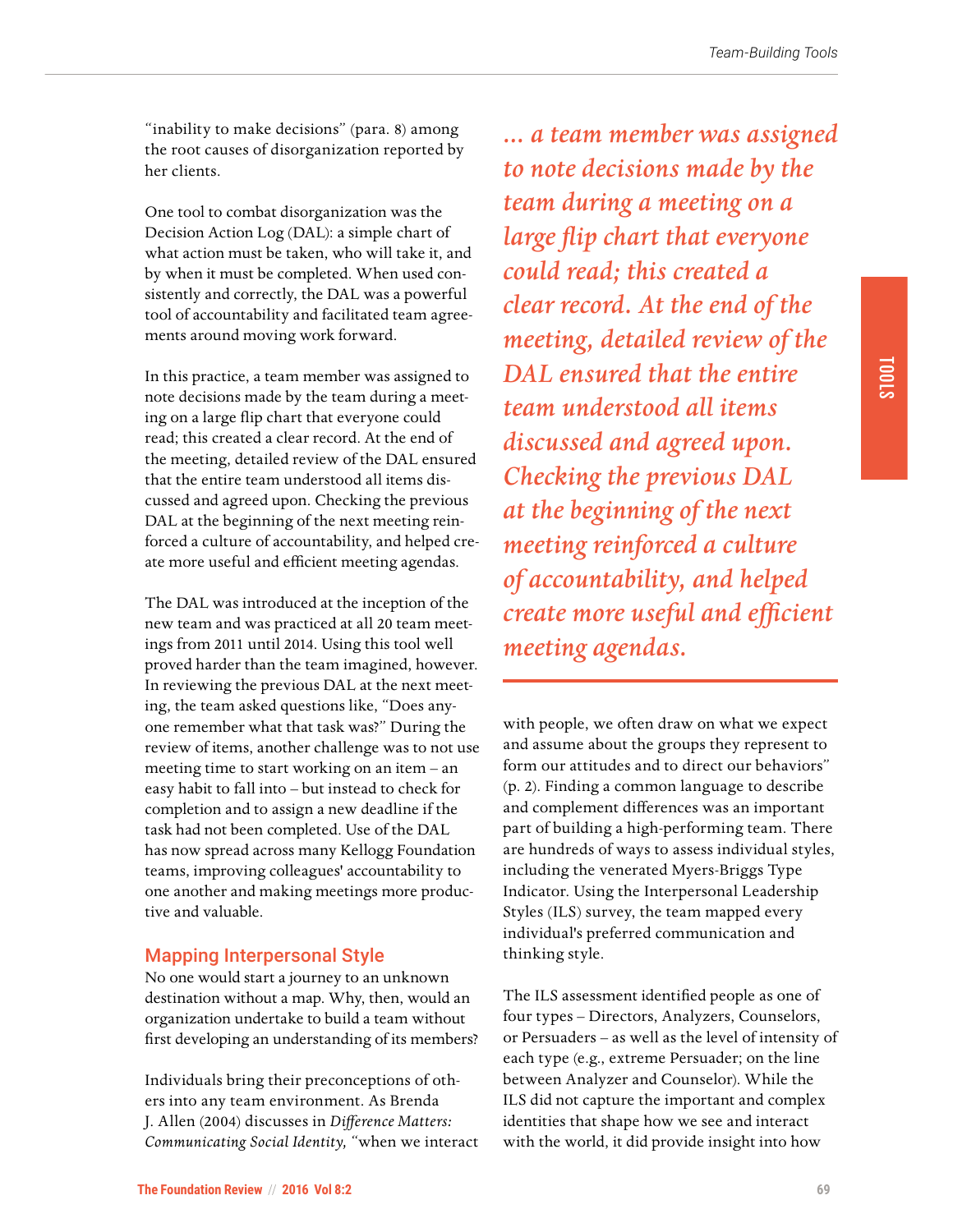*Various configurations of styles brought di!erent strengths and challenges to the team. Awareness of similarities and di!erences in styles contributed to the team's performance.*

individuals use their power to get things done, how they like to work, how they tend to focus their actions, and the amount of order they like to have in their life.

Using the ILS provided the team members with a nonjudgmental language for talking about differences and similarities. As new members joined the team over the years, the ILS was administered and the team discussed the meanings of different roles. Analyzers dominated the team at its inception; four years later, the team has a larger number of Directors. Persuaders have historically been fewer in number, and the number of Counselors has shrunk to just one on the current team. There was no magic mixture of styles; the understanding each member's style helped build stronger working relationships.

Various configurations of styles brought different strengths and challenges to the team. Awareness of similarities and differences in styles contributed to the team's performance. Project planning now included an intentional effort to bring a mix of ILS styles to the design of plans and programs. The goal is to maintain a balance of perspectives and approaches to improve program results.

#### Building Racial-Equity Skills

To fulfill their organization's vision, the Michigan team required not only a set of tools to support its development, but also a way to operationalize the foundation's deep dedication to racial equity. In 2010, the team completed Bennett intercultural sensitivity self-assessments. In 2011, the foundation as a whole took the Intercultural Development Inventory (IDI), a

50-item assessment of intercultural competence and the capacity for shifting perspective and appropriately adapting behavior to cultural differences and commonalities. The foundation received an organizational score, each team was given its score, and each individual had a personal score.

With the introduction of this tool to the foundation, the Michigan team had additional language to discuss its score and the members' individual journeys. Improving the team and individuals' scores became part of every team member's annual goals. The team goal for 2011- 2012 was simple: "Understand and improve our team IDI profile." A reassessment in 2013 showed improvement in both the foundation as a whole and the Michigan team. The IDI measured progress across a continuum from denial to adaptation; the Michigan team had moved from the middle space, minimization, to the next stage of acceptance.

The team's conversations about both assessments led them into discussions of race, power, and culture. The team realized it needed to develop a shared language, approach, and perspective for talking about race and thinking about racial equity – and to build capacity for addressing cultural dynamics as a vital component of cultivating a strong and trusting team.

Over the next few years, during each monthly meeting the team invested time in thinking about and working to build understanding of how the dynamics of race impacted their work – with each other, and with community members on foundation-funded projects and initiatives. After the first year of focused racial-equity work during the team meetings, one staff member commented: "We've had really good discussions. ... We're starting to feel comfortable sharing and asking questions. ... Everyone's heart is in it." But other staff members acknowledged, "We still have a long way to go."

As a result of this engagement, the team now owns the responsibility to bring a racial-equity and healing lens to every aspect of its work. In the 2013 assessment, one team member described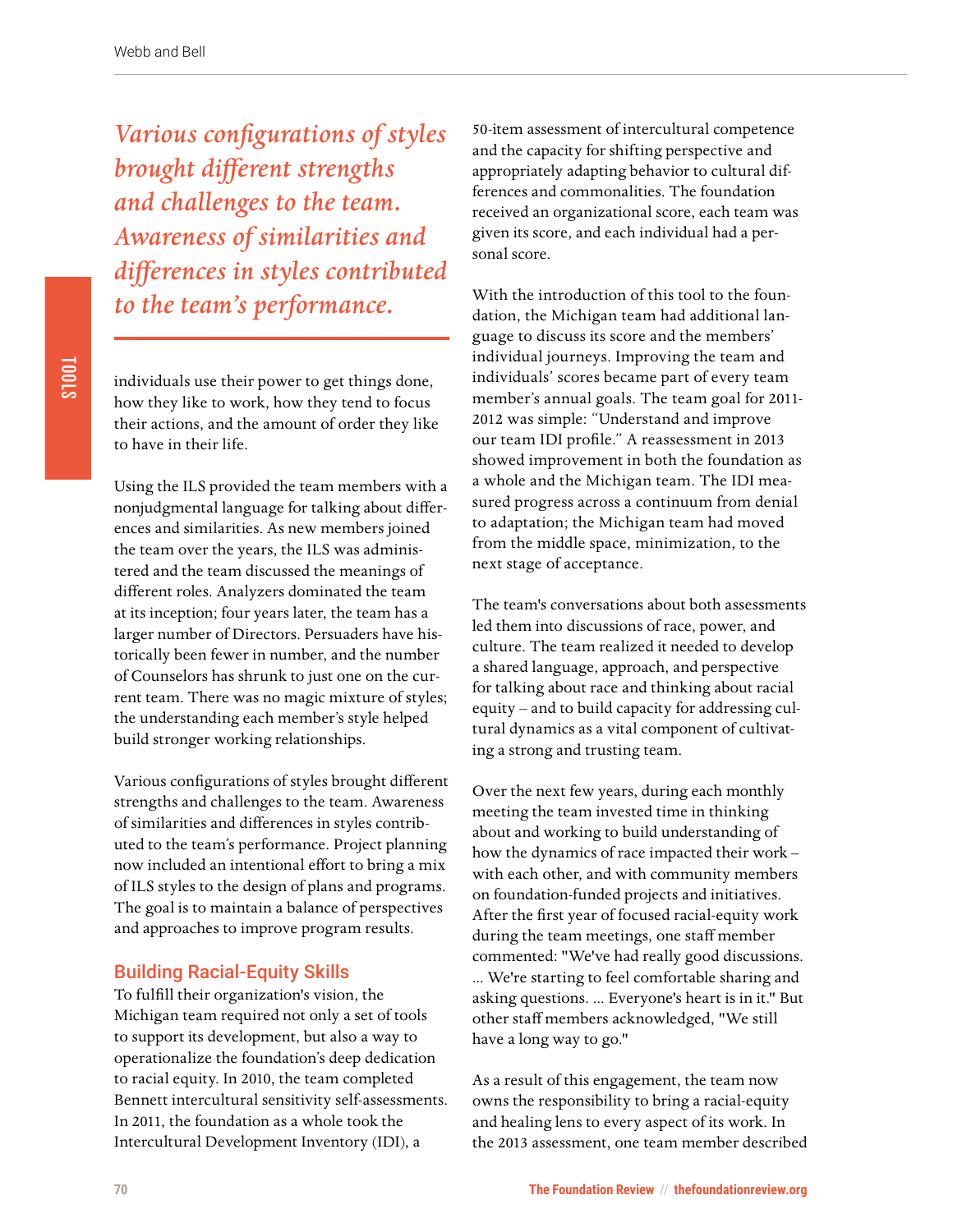this new level of rigor: "To enter into difficult conversations is new for us. ... [We've created] a safe space for … people [to] speak up honestly. … [T] hat is a very new behavior. It has been easy and comfortable."

Acknowledging this plateau allowed the team to identify that a deeper dive would be needed to ultimately improve the lives of children in Michigan: "We need to go deeper into racial equity and get everyone to contribute to the conversation, so that we can help grantees understand why they need to integrate racial equity" into their approach.

#### **Conclusion**

By understanding individuals' communication and thinking styles, team members maintained a sense of who they were as a group, even as the team doubled in size and some members departed while others joined. Through an annual assessment, team progress was measured by employing the four tools described in this article: giving and receiving feedback, appreciations, using the Decision Action Log, and assessing team communication styles. Evidence of progress can be seen in the change in average team effectiveness scores, which rose between June 2011 and January 2014 from 3.5 to 3.9. The tracking of assessment scores also unearthed the ups and downs of team building. In June 2012, when the size of the team doubled, collaboration and effectiveness ratings dipped. In January 2014, an increase in team size was accompanied by a dip or flat-lining in scores.

Lower scores could be attributed to the learning curve that accompanies the onboarding of a significant number of staff members – each of whom must adapt and buy in to the prevailing team framework, and develop skill in the use of team-building tools. Interview comments also pointed, however, to a need for deeper understanding of the impact of constant internal fluctuation and frequent staff transitions on the team, as well as improved mechanisms through which team members adapt to change. Having the annual assessment and frequent refreshers on the tools made it possible for the team to then make progress on critical indicators.

These tools, practiced with consistency and rigor, provided the team with the foundation for capacities and ways of working that allowed them to produce results in service to vulnerable children while successfully managing change, maintaining trust, and building collaborative relationships.

From observation, the shifts in capacity can be summed up as:

- from "what can I contribute?" to "what can we accomplish together?"
- from a "stay out of my business" approach to thinking about how to contribute to each team member's success, with feedback that leads to action, appreciating each individual's contributions, and supporting everyone's success.
- from leading with control and certainty to practicing how to model vulnerability, candor, and humility in the work.
- from "I'll do it myself" to making the conscious choice to ask for help and to solicit other team members' input in order to make the best possible decisions.
- from silence on issues and dynamics impacted by race, gender, age, power, and other dimensions of difference to talking regularly about how identity, race, and privilege shape perspectives and daily experiences – allowing team members to more fully bring themselves into the team and be affirmed, and leading to greater awareness and opportunity to build respectful relationships across differences.

The larger question of whether improved team cohesion will eventually lead to improved outcomes for vulnerable children in the three cities of focus continues to be much more difficult to measure. In the corporate sector, it seems widely accepted that teams drive organizational success – the more organized and cohesive the team, the better the bottom line (Ancona & Bresman, 2007). Our assumption in undertaking these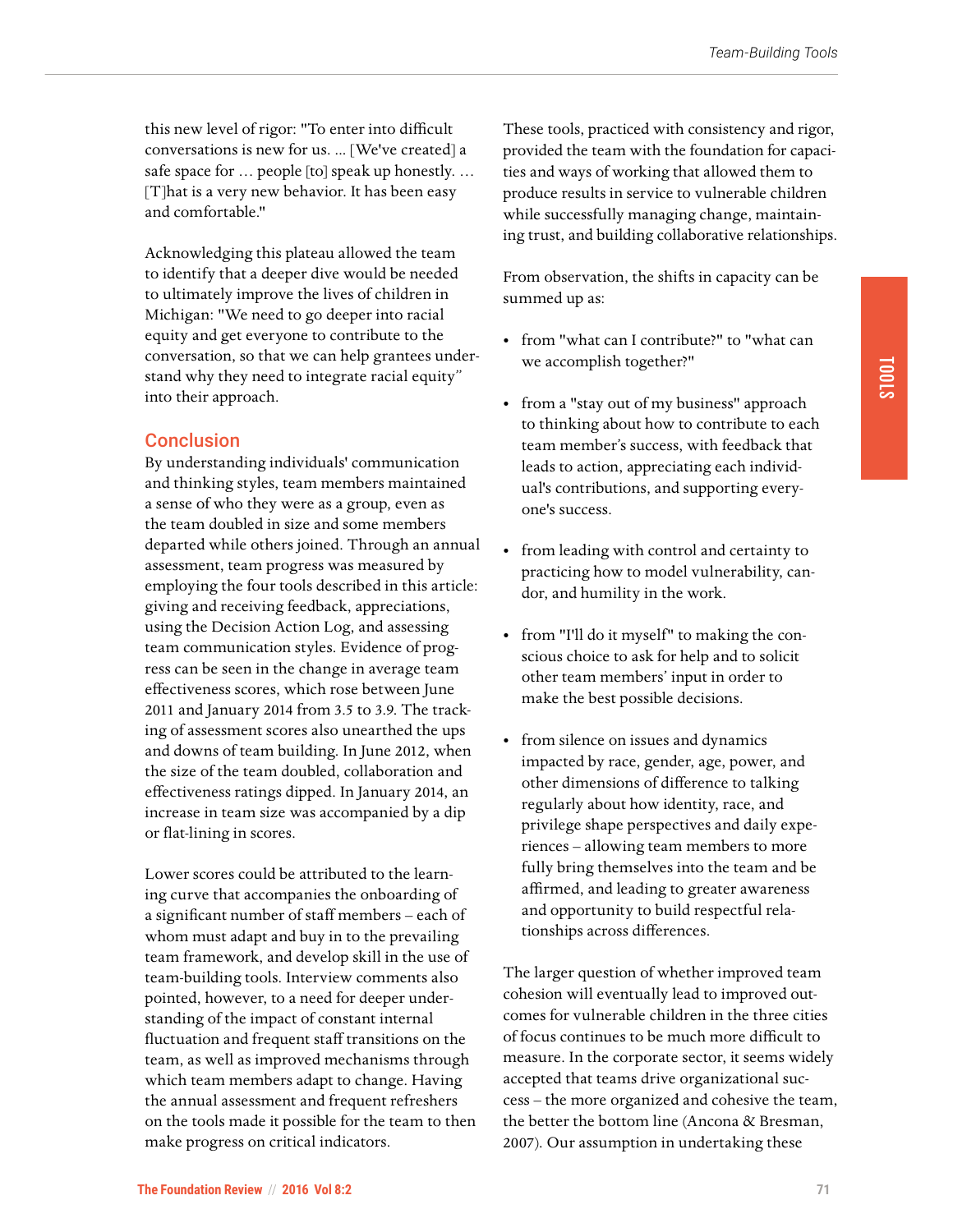*The belief was that aligned grantmaking had the potential to foster regional coalitions and networks, and build a larger base of support for*   $policies$  *benefiting children and families. Measurable progress toward this goal began to emerge around 2012: Signi"cant work was now underway across the three places, for which the Michigan team credited the fact that they had built mechanisms for collaborating.*

team-building practices was that the same was true in the philanthropic sector.

In the four-year window covered in this article, with child poverty in Michigan hovering at 25 percent, certainly no large-scale improvement in child-level outcomes was realized and none was expected. From the time the team was assembled, however, one of its stated goals was to align grantmaking across the three places and connect it to state policy levers. The belief was that aligned grantmaking had the potential to foster regional coalitions and networks, and build a larger base of support for policies benefiting children and families. Measurable progress toward this goal began to emerge around 2012: Significant work was now underway

across the three places, for which the Michigan team credited the fact that they had built mechanisms for collaborating. "We've co-created strong, measurable, achievable goals for this year," one team member commented. Another observed, "Team members show up in alignment wherever we are."

The team continued to work toward the highest level of performance with disciplined use of these tools and assessments. Monthly meetings, for which the team once needed two full days for in-depth team-building strategy and practice, evolved into more effective half-day sessions.

The team has met its grantmaking deadlines, moving a significant percentage of the foundation's annual budget. One of the only federal requirements for foundations is that they distribute 5 percent of their investment assets for charitable purposes (Renz, 2012). One measure of team success could be narrowly construed as the Michigan's team contribution to the foundation meeting this requirement. For three of the four years under review, the Michigan team was able to move more funds than it had been assigned in its annual budget, between 22 percent and 24 percent of the foundation's annual payout.

Given its commitments in its priority places for the next 25 years, the Kellogg Foundation continues to refine its measurement and evaluation efforts, including examining the connection between team cohesiveness and overall outcomes, to answer that larger question of how its grantmaking contributes to improved outcomes for children and their families.

As Jim Collins (2001) concluded in *Good to Great,*  "Greatness is not a function of circumstance. Greatness, it turns out, is largely a matter of conscious choice and discipline" (p. 310).